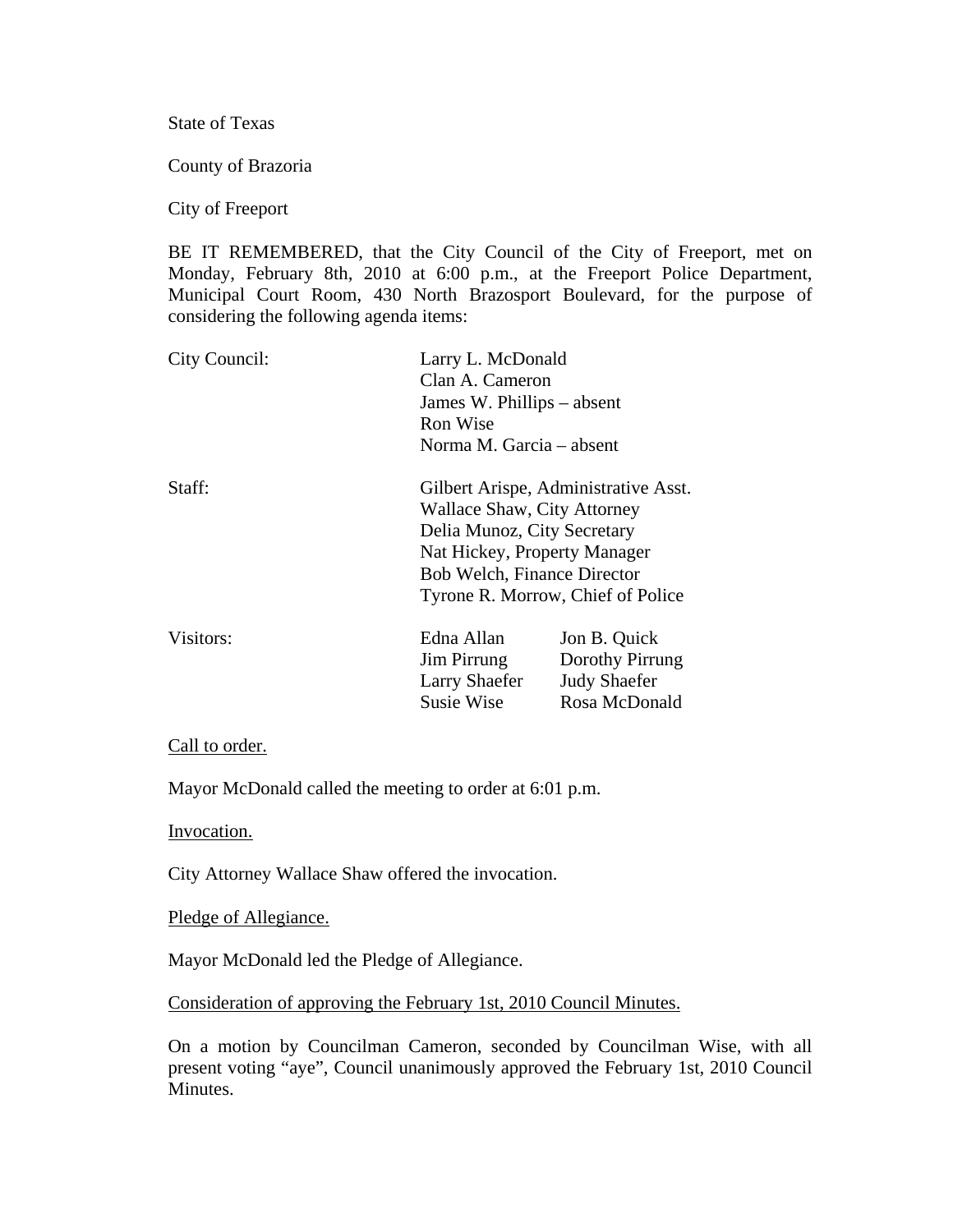Attending citizens and their business.

There were none.

Consideration of approving Ordinance No. 2010-2238 amending the City of Freeport budget 2009-2010.

On a motion by Councilman Cameron, seconded by Councilman Wise, with all present voting "aye", Council unanimously approved Mr. Bob Welch's recommendations to approve Ordinance No. 2010-2238 amending the City of Freeport budget 2009-2010.

Consideration of approving Ordinance No. 2010-2239 the Economic Development Corporation budget for 2009-2010.

On a motion by Councilman Cameron, seconded by Councilman Wise, with all present voting "aye", Council unanimously approved Mr. Bob Welch's recommendations to approve Ordinance No. 2010-2239 the Economic Development Corporation budget for 2009-2010.

Consideration of the approving Resolution 2010-2220 the City Council of Freeport Texas, approving the Resolution of the Board of Directors of the City of Freeport Economic Development Corporation approving entering into a loan agreement with the First State Bank of Louise, Texas.

Councilman Wise questioned Revenues, Article III, Additional Parity Debt, and Section 4.13 Inspection Rights of the loan agreement.

On a motion by Councilman Cameron, seconded by Mayor McDonald, with all present voting "aye", Council unanimously approved Resolution 2010-2220 the City Council of Freeport, Texas approving the Resolution of the Board of Directors of the City of Freeport Economic Development Corporation approving entering into a loan agreement with the First State Bank of Louise, Texas.

Consideration of granting a license to use a 8 x 20 feet area in the alley right-ofway, on part of Lots 2 and 3, Block 710 to Mark Storey, Dollar General Store for an air- condition pad, and directing the City Attorney to prepare necessary the documents.

On a motion by Councilman Wise, seconded by Councilman Cameron, with all present voting "aye", Council unanimously approved granting a license to use a 8 x 20 feet area in the alley right-of- way, on part of Lots 2 and 3, Block 710 to Mark Storey, Dollar General Store for an air- condition pad, and directing the City Attorney to prepare necessary the documents.